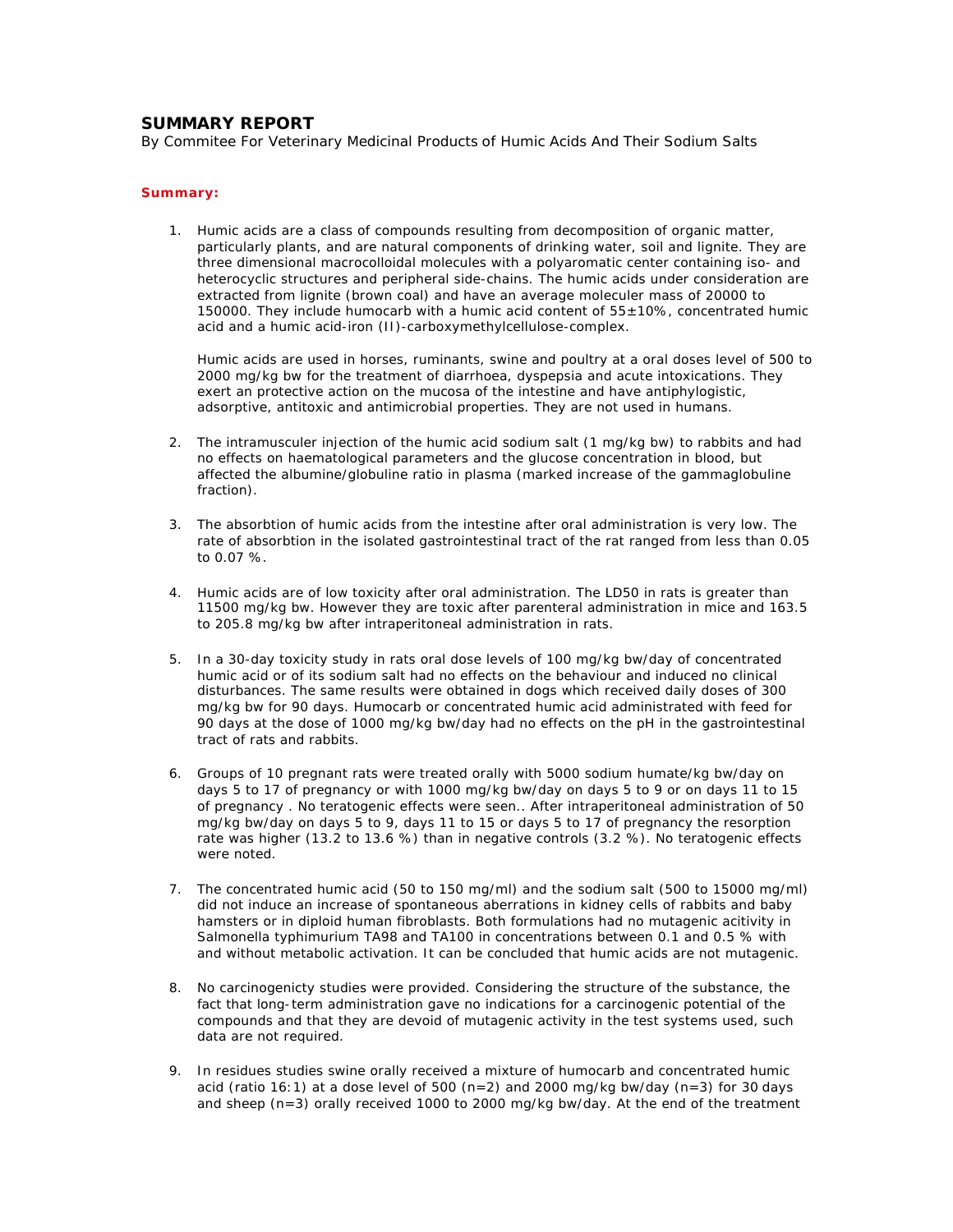periods no humic acid could be detected by a photometric method (limit of detection : 10 to 50 mg/ml) in blood plasma and muscle, liver and kidney. However, due to the inadequacies of the analytical method the results are of limited relevance.

## **Conclusions And Recommendation:**

Having considered the criteria laid down by the Committee for the inclusion of substances in Annex II of Council Regulation (EEC) No 2377/90 in particular that:

- humic acids are part of the human diet as they are contained in drinking water,
- **I** humic acids have low oral toxicity,
- $\blacksquare$  humic acids are poorly absorbed after oral administration,
- **I** humic acids are used for infrequent and non-regular treatments;

The Committee concludes that there is no need to establish an MRL for humic acids and their sodium salts and recommends their inclusion in Annex II of Council Regulation (EEC) No.2377/90 in accordance with the following table:

| Pharmacologically active substance(s) $\vert$ Animal species |                                                | Other provisions |
|--------------------------------------------------------------|------------------------------------------------|------------------|
| Humic acids and their sodium salts                           | All food producing species   For oral use only |                  |

The European Agency for the Evaluation of Medicinal Products Veterinary Medicines Evaluation Unit London, 22 September 1998

Doc. Ref : EMEA-V-PHJ-wip-33711-1998

## **Establishment of Maximum Residue Limits for Old Substances in Veterinary Medicines Marketed in the European Union prior to 1 January 1992:**

Workplan of CVMP Safety of Residues Working Party

The EMEA in consultation with the CVMP and its Safety of Residues Working Party, has for sometime now been adhering to a detailed workplan in order to ensure a timely and structured approach to completing the assessments of old substances to establish Maximum Residue Limits (MRLs), by the new deadline of 1 January 2000 set out in Council Regulation (EEC) 434/97. The success of completing such a workplan is contingent on provision of satisfactory responses by the applicant to requests of additional information set out in the CVMP list of questions. In addition, the Agency is cognisant of the important issues relating to the Availability of Veterinary Medicines in the European Union, and the potential for the loss of some medicinal products because MRLs for certain substances used in such medicines may not be established before the deadline of 1 January 2000.

As a consequence the Agency has recently been in consultation with industry through its European association, FEDESA, as to how increased awareness can be achieved as to the progress being made in setting MRLs for the remaining old substances according to the workplan. With the full agreement of FEDESA this workplan of the Safety of Residues Working Party is now being published so that applicants and all interested parties can become fully aware of the likely timetable for completion of the assessments. The workplan itself is attached and lists the status of those substances currently in the assessment process in the Safety of Residue Working Party (Annex I).

In addition information is being provided on those substances whose assessment by the working party has been completed, and proposal sent to the CVMP for consideration (Annex II). However, it should be noted that the CVMP may conclude that for certain substances in this list an MRL can not be established because of the inadequacy of the data provided by the applicant A list of substances for which the CVMP has completed its assessment is also being provided (Annex III). This list includes those substances which have been considered by the CVMP and whose recommendations have now been sent to the Commission. It should be noted that following the consultation process undertaken by the Commission, recommendation by the CVMP may still not be endorsed for certain substances. The list also includes some substances for which the CVMP was unable to establish an MRL because of the inadequacy of the data supplied by the applicant.

Notice is also drawn to the fact that during the process of evaluating applications to set MRLs for the old substances some companies have elected not to continue to defend their substances. Such